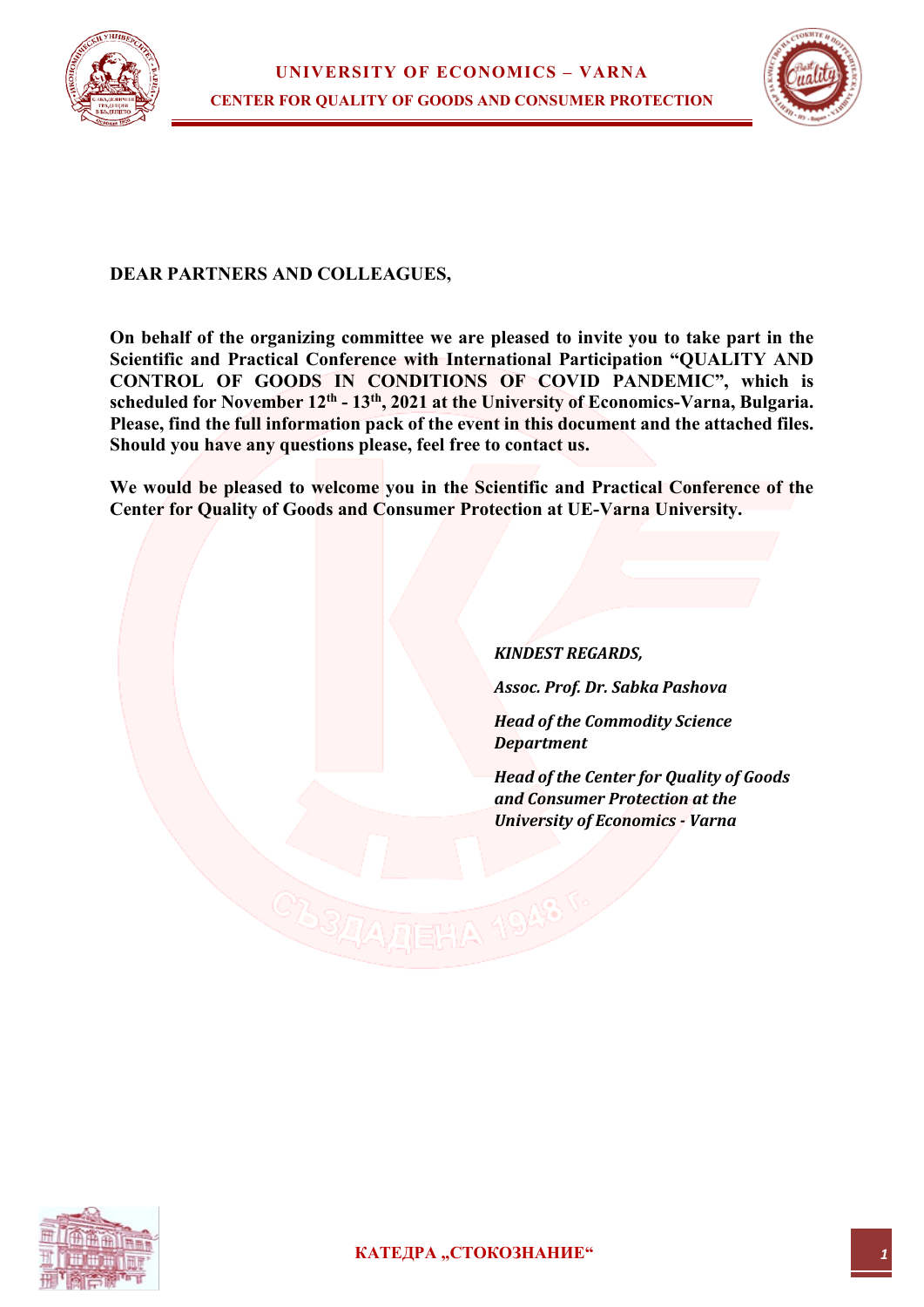



# **UNIVERSITY OF ECONOMICS -VARNA, BULGARIA CENTER FOR QUALITY OF GOODS AND CONSUMER PROTECTION STATE AGENCY FOR METROLOGICAL AND TECHNICAL SURVEILLANCE**

# **INVITATION**

**The organizing committee**

## **is pleased to invite you to take part in the Scientific and Practical Conference with international participation:**

 **"QUALITY AND CONTROL OF GOODS IN CONDITIONS OF COVID PANDEMIC"**

**NOVEMBER 12-13, 2021**

## **UNIVERSITY OF ECONOMICS – VARNA, BULGARIA**

## **ORGANISING COMMITTEE:**

Assoc. Prof. Dr. Sabka Pashova - Chair, Head of the Center for Quality of Goods and Consumer Protection (CQGCP) at the Research Institute of the University of Economics in Varna, Bulgaria Eng. Miroslav Yotov - SAMTS, General Director "Market Surveillance" Assoc. Prof. Dr. Temenuga Stoykova - University of Economics - Varna Chief Assistant Professor Dr. Antoaneta Stoyanova - University of Economics - Varna Chief Assistant Professor Dr. Vanya Zhivkova - University of Economics – Varna Chief Assistant Professor Dr. Marieta Stefanova – NA N. J. Vaptsarov - Varna

## **ASSISTANTS:**

Chief Assistant Professor Dr. Radoslav Radev Chief Assistant Professor Dr. Velichka Marinova Assistant. Dr. Dana Stefanova PhD student Miroslav Georgiev Eng. Margarita Stankova Daniela Rokova

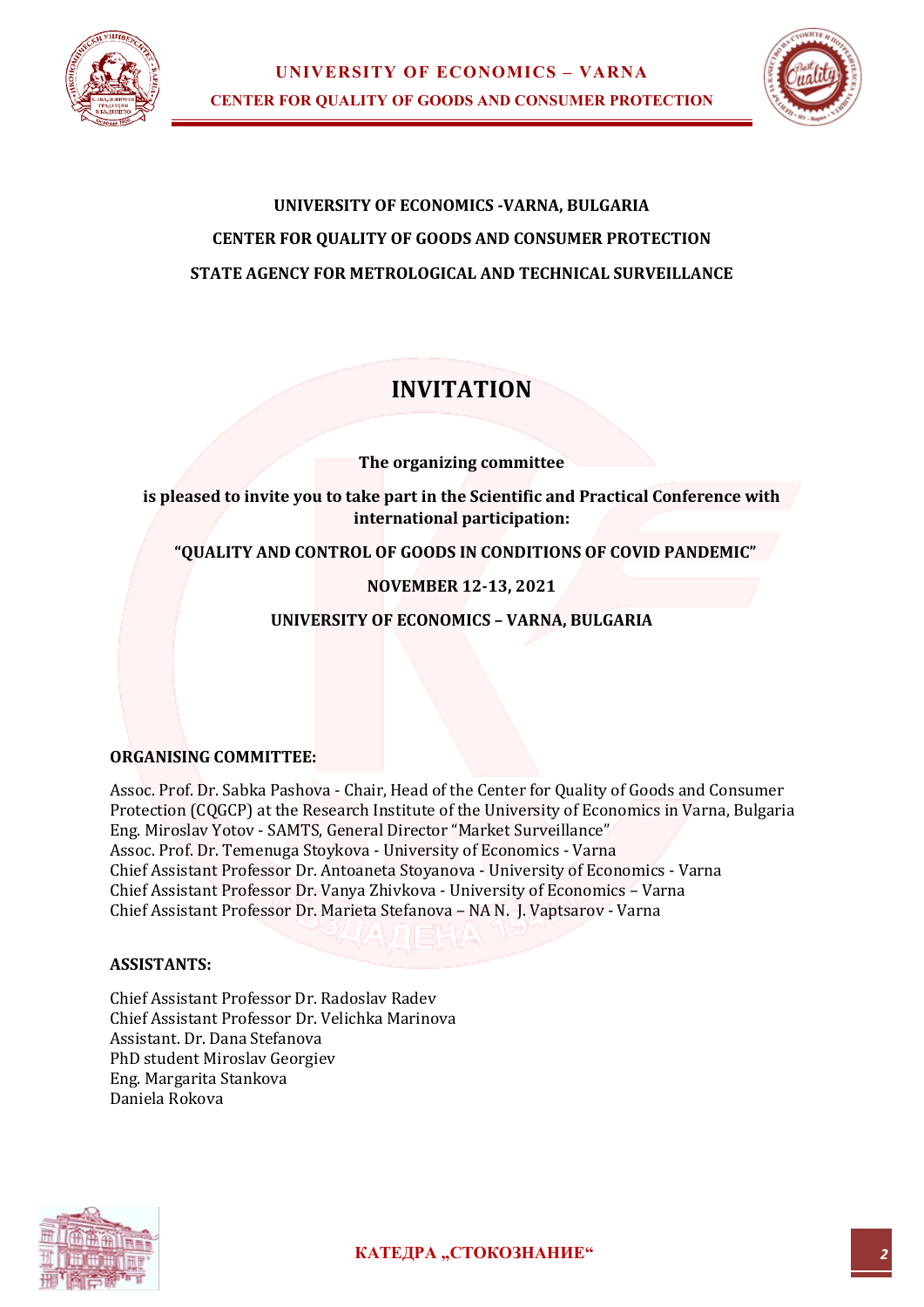



#### **THEMATIC AREAS OF THE CONFERENCE:**

- Quality of goods formation, management, identification and counterfeiting.
- Control of goods.
- Certification of products and services.
- Online trading status, development, problems.
- Consumer protection legal, organizational aspects, good practices.
- Relationship business education.

#### **WORKING LANGUAGES - Bulgarian and English. INFORMATION FOR THE PARTICIPANTS IMPORTANT DATES:**

- **September 3rd, 2021 – registration and abstract submission deadline**
- **September 7th, 2021 - confirmation of acceptance of the paper (participants will be informed by e-mail).**
- **October 4th, 2021 - deadline for submission of articles (in electronic format) and participation fee deadline.**

#### **REQUIREMENTS FOR THE PAPERS:**

The paper can be presented in Bulgarian or English. The text of the paper is not subject to further editing. The responsibility for the content and quality of the paper lies with the author (s).

The volume of the report should not exceed 8 pages, including title of the paper, author, academic position and scientific degree, institution, text of the abstract, keywords, figures, tables, references (presented in the template).

Conference participants can participate with papers individually or in co-authorship, but not with more than two papers. The papers should be sent by e-mail, developed in the prepared and sent template, and all the requirements reflected in the template must be complied with.

The collection of papers will be indexed in the RePEc system and included in the national reference list of NACID.

#### **ADDRESS FOR CORRESPONDENCE:**

9002 Varna, Bulgaria, Knyaz Boris I Blvd., 77

University of Economics - Varna, Center for Quality of Goods and Consumer Protection

Office 229A; phone +359 882 164689; e-mail: conference.cqgpc@ue-varna.bg

Please for more information, sending the application forms and papers use the e-mail address: conference.cqgpc@ue-varna.bg

#### **PARTICIPATION FEE (INCLUDING VAT)**

• 20 EUR - (includes: materials, conference proceedings, certificate of participation and coffee break).

Bank transfer fees are at the expense of the participant. A copy of the document certifying the translation of the fee shall be sent together with the full text of the paper. Sent amounts will not be refunded!

#### The fee must be paid by bank.

#### **BANK ACCOUNT DETAILS:**

DSK Bank EAD

Holder: University of Economics - Varna IBAN: BG95STSA 93003429276240 (in EUR) BIC: STSABGSF

#### **Reason for payment:**

- Fee for participation in the conference 2021-CQGCP UE-Varna,
- Name of the participant.

If the participant needs an invoice, the fee must be transferred by a legal entity with Bulstat.